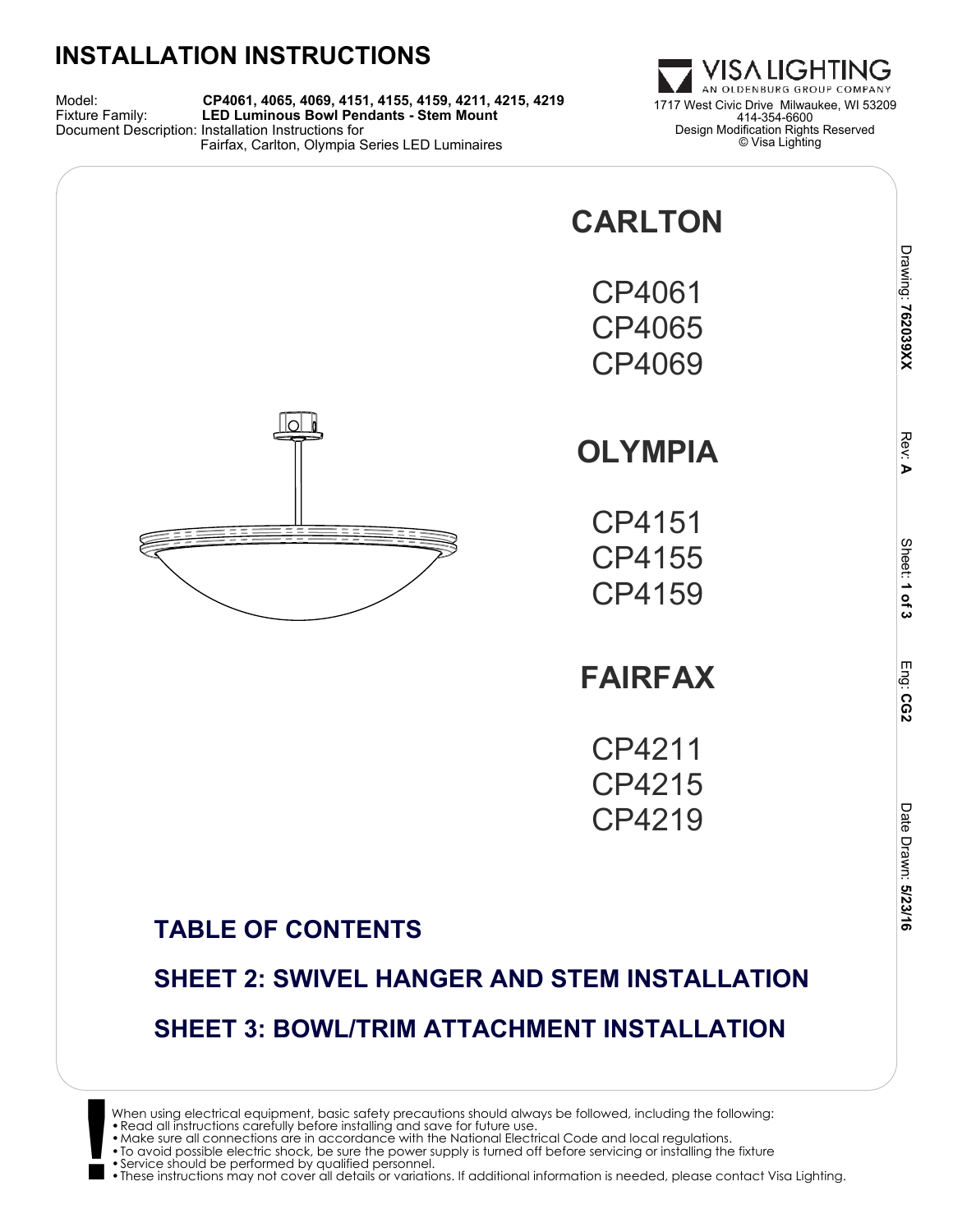### **INSTALLATION INSTRUCTIONS**



ISA LIGHTING AN OLDENBURG GROUP COMPANY 414-354-6600 Design Modification Rights Reserved © Visa Lighting

> coupler. Align flats on stem to set screws and securely

fasten.



- securely fasten stem to the fixture.
- 4. Fasten cast swivel plate to junction box with #8-32 screws provided.
- 5. Make all wire connections per local and national codes.
- 6. Lift canopy in place and secure with screws provided.

**!** When using electrical equipment, basic safety precautions should always be followed, including the following: •Read all instructions carefully before installing and save for future use.

- •Make sure all connections are in accordance with the National Electrical Code and local regulations.
- •To avoid possible electric shock, be sure the power supply is turned off before servicing or installing the fixture •Service should be performed by qualified personnel.
- 
- •These instructions may not cover all details or variations. If additional information is needed, please contact Visa Lighting.